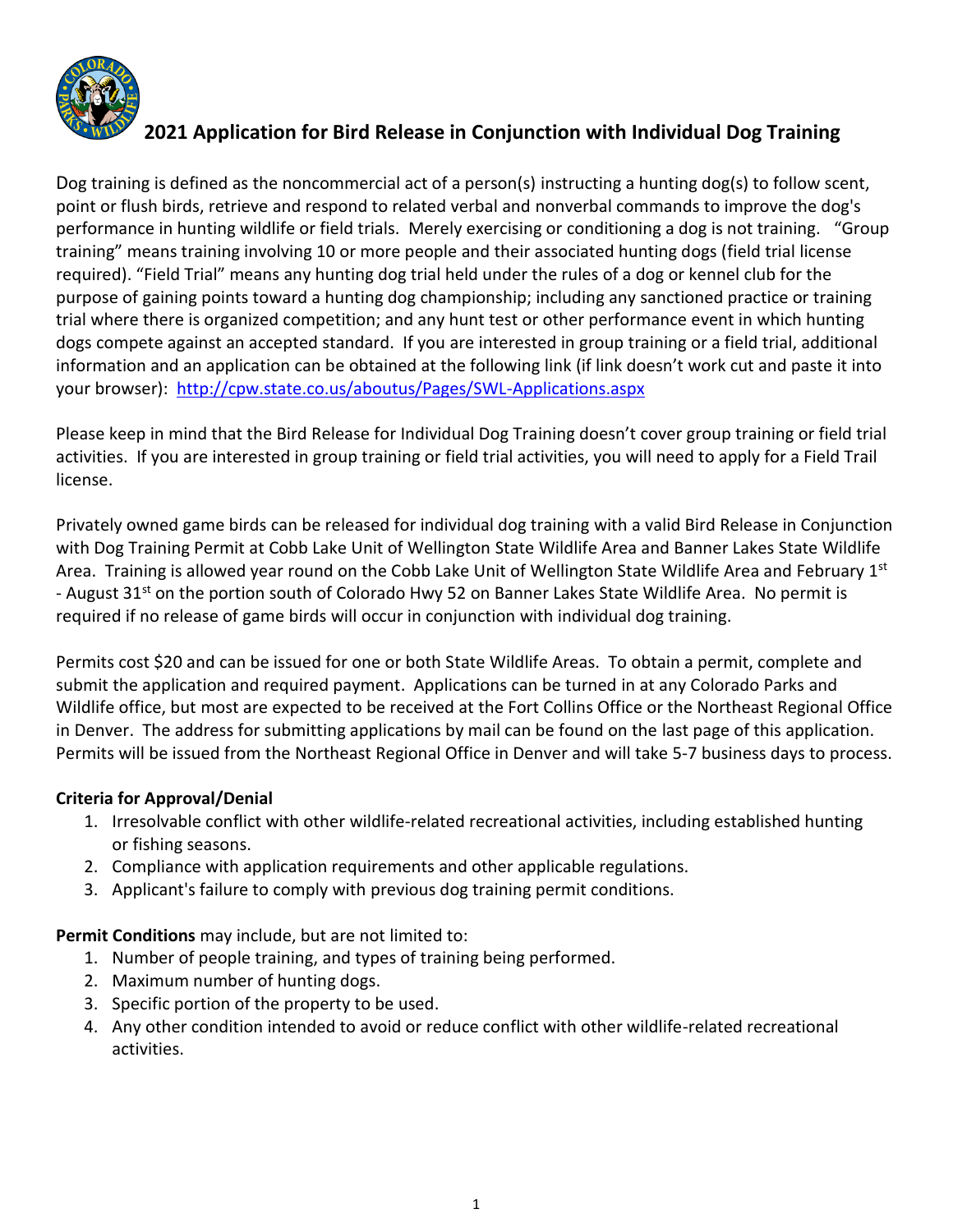#### **Permit Dates and Requirements:**

- 1. **Permits are valid from April 1 st , 2021 – March 31 st, 2022. 2021 permits expire March 31st, 2022.**
- 2. The permit holder must be present and participate during any training activity where birds are being released, and must have a copy of this permit in their possession. No more than 9 people are allowed to participate in an individual dog training day. More than 9 people will require a field trial license.
- 3. **Application for 2021 Permits:** To obtain your 2021 permit, please submit your application at least 30 days prior to the first training day. Please allow 5 to 7 business days for your permit to be issued.

#### **Site Requirements:**

- 1. **Cobb Lake:** Bird releases at the Cobb Lake Unit of Wellington SWA for individual dog training are allowed year-round.
- 2. **Banner Lakes:** Bird releases at Banner Lakes for individual dog training are only allowed south of Colorado 52, and only from February  $1^{st}$  through August 31 $^{st}$ .
- 3. Horses may not be used during individual dog training.

## **Bird Release Requirements:**

- 1. No more than 25 birds may be released on any day. Shooting is only allowed on the day the birds are released. Shooters can only take the species released, and may shoot no more than the number released by species.
- 2. Game birds must be purchased from a licensed dealer and the permittee must have a receipt for the birds to be released in their possession on the day of release. All other wildlife importation/release regulations apply.
- 3. Non-toxic shot is required when shooting mallard ducks.
- 4. The designated shooter(s) must be in possession of a valid Colorado small game license.
- 5. All birds which are shot must be retrieved, removed from the property, and prepared for human consumption. Birds not shot become property of the state.

## **Copies of the bird release regulations can be obtained at (if links don't work cut and paste them into your browser):**

**<http://cpw.state.co.us/Documents/RulesRegs/Regulations/Ch08.pdf> <http://cpw.state.co.us/Documents/RulesRegs/Regulations/Ch09.pdf>**